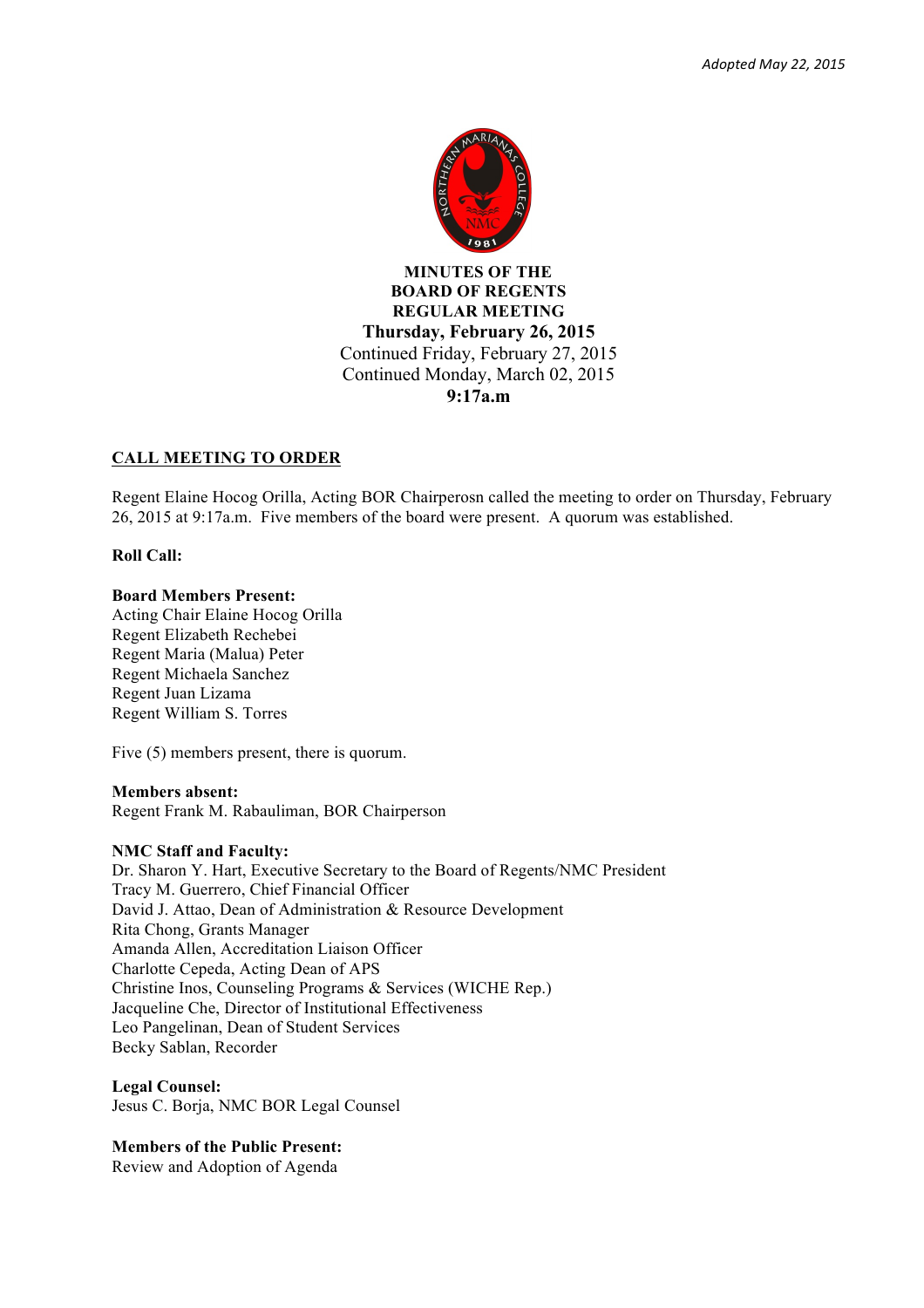### **Board Action:**

Regent Peter motioned to adopt the agenda and seconded by Regent Lizama. President Hart requested to add the Operational Plan for this coming year. All in favor – agenda is adopted as amended.

Regent Peter moved to enter into executive session to speak to legal counsel and seconded by Regent Rechebei. The board is in executive session. The board rose out of executive session. The board will resume its meeting at 1:15p.m.

## **REVIEW AND ADOPTION OF MINUTES**

December 18, 2014 – Regular Meeting

### **Board Action:**

Regent Peter motioned to adopt the meeting minutes and seconded by Regent Sanchez. All members voted yes, the motion passed.

January 06, 2015 – Special Meeting

#### **Board Action:**

Regent Peter motioned to adopt the meeting minutes and seconded by Regent Sanchez. All members voted yes, the motion passed.

### **PUBLIC COMMENT PERIOD**

None.

### **SUSPEND ORDER OF BUSINESS**

Regent Torres motioned to suspend the order of business and seconded by Regent Peter. There were no objections and recommended to go to President's Report No. 7.

# **NMC EXECUTIVE REPORTS**

Dean Dave Attao talked about Draft House Bill, Resolution. There were some comments from the board about ensuring that Rota and Tinian are included in the bill and would \$8million be enough for the two neighboring islands.

### *Here's an excerpt of the proposed House Joint Resolution:*

# *PUBLIC LAW NO. 19-XXX* **H. B. NO. 19-XXXX**

# **AN ACT**

To establish a special account to pay obligations for certain Northern Marianas College financing, to continually appropriate \$500,000.00 (Five Hundred Thousand U.S. Dollars) annually from CIP Funds, Liquid Fuel Taxes, Casino Revenues) to the special account to pay such obligations; and for other purposes.

# A HOUSE JOINT RESOLUTION

Authorizing the Northern Marianas College, on behalf of the Government of the Northern Mariana Islands to incur public debt up to \$8,500,000.00 (Eight Million Five Hundred Thousand U.S. Dollars) for the financing of the construction of a new Student Services and Community Learning Center, and other related capital improvement and maintenance projects by the Northern Marianas College, by affirmative vote of two-thirds of the members of each house of the Legislature pursuant to Article  $X(?)$ . Section 3 (?) of the Commonwealth Constitution.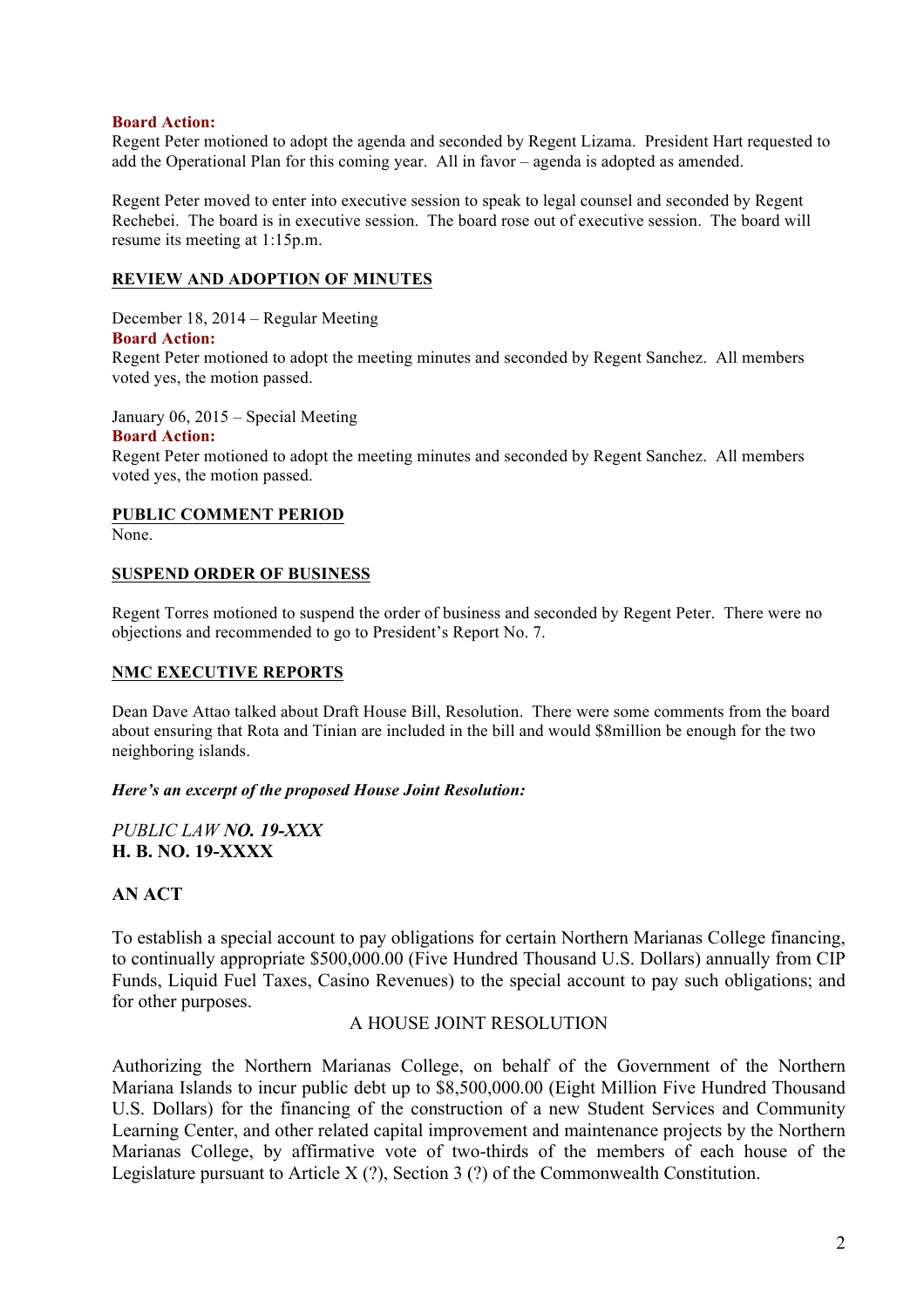# **Grants Report Update:**

Rita Chong, Grants Writer referred to the report in the binders. The binder holds all grants that NMC recently has, current grants we are pursuing, and grants that were submitted last year and not funded. She noted that they are constantly looking at grant opportunities, viability. We look at foundations. We just received notice from Fulbright.

President Hart indicated that 3 out 3 grants we submitted were approved. She said that we just got word last week, awarded funding effective August. She noted that the grant award for next year is interesting, as it has to do with foreign language. We're pursuing Russia. They are now encouraging for us to seek another scholar, perhaps in the Chinese or Korean language.

Rita Chong continued and also highlighted the following:

- 1. Four proposals submitted for the Technical Assistance Grant from Office of Insular Affairs but held on to it because two were similar; would like to integrate.
- 2.Recently submitted on February 2, Student Support Services, try to win those grants back.

Regent Torres inquired about Alternative Energy grant as well as grants for the business and nursing dept. Rita indicated that Nursing wants a state of the art mannequin, simulated. We plan to submit this year (June or October).

Other discussion and highlights include:

- 1. ANA Grant
- 2. NMC should explore with CDA
- 3. Collaboration with the University of Hawaii.
- 4. Recommended to explore other avenues.
- 5. STEM grant
- 6. Board's responsibility is to ensure grants applied for are sustainable. We will be meeting to discuss, funding for positions under grants.
- 7. We have additional data, major success for CACG grant.
- 8. Lt. Governor willing to assist for seeking other grants.
- 9. Working with Portland State University

President Hart noted that this is only a Monitoring Report to show the board our progress.

### **WASC Accreditation Update:**

Amanda Allen, Accreditation Liaison Officer provided in your report you will find the policy calendar, that includes the Criteria for review (CFRs) provided board yesterday with WASC Senior CFR reference guide. Regent Lizama said that now that we are with WASC Senior, what policies do we really need to have. Amanda Allen, ALO indicated that we have a compliance audit checklist. President Hart noted that at the next WASC visit, they'd be happy to know that the college has mapped it out.

Amanda Allen noted that the FALL 2016 report is due to the commission Spring 2017. She also gave updates on 4 recommendations from the last letter calling for more faculty involvement on ad hoc committees; more wider campus participation.

# **Chief Financial Officer Report:**

Tracy M. Guerrero, Chief Financial Officer presented the NMC Budget request of 8.4 million, primarily for personnel. A summary was provided. Some important highlights mentioned are that the Adjunct and overload has been included, has been paid with tuition and fees before. Furthermore, salary adjustment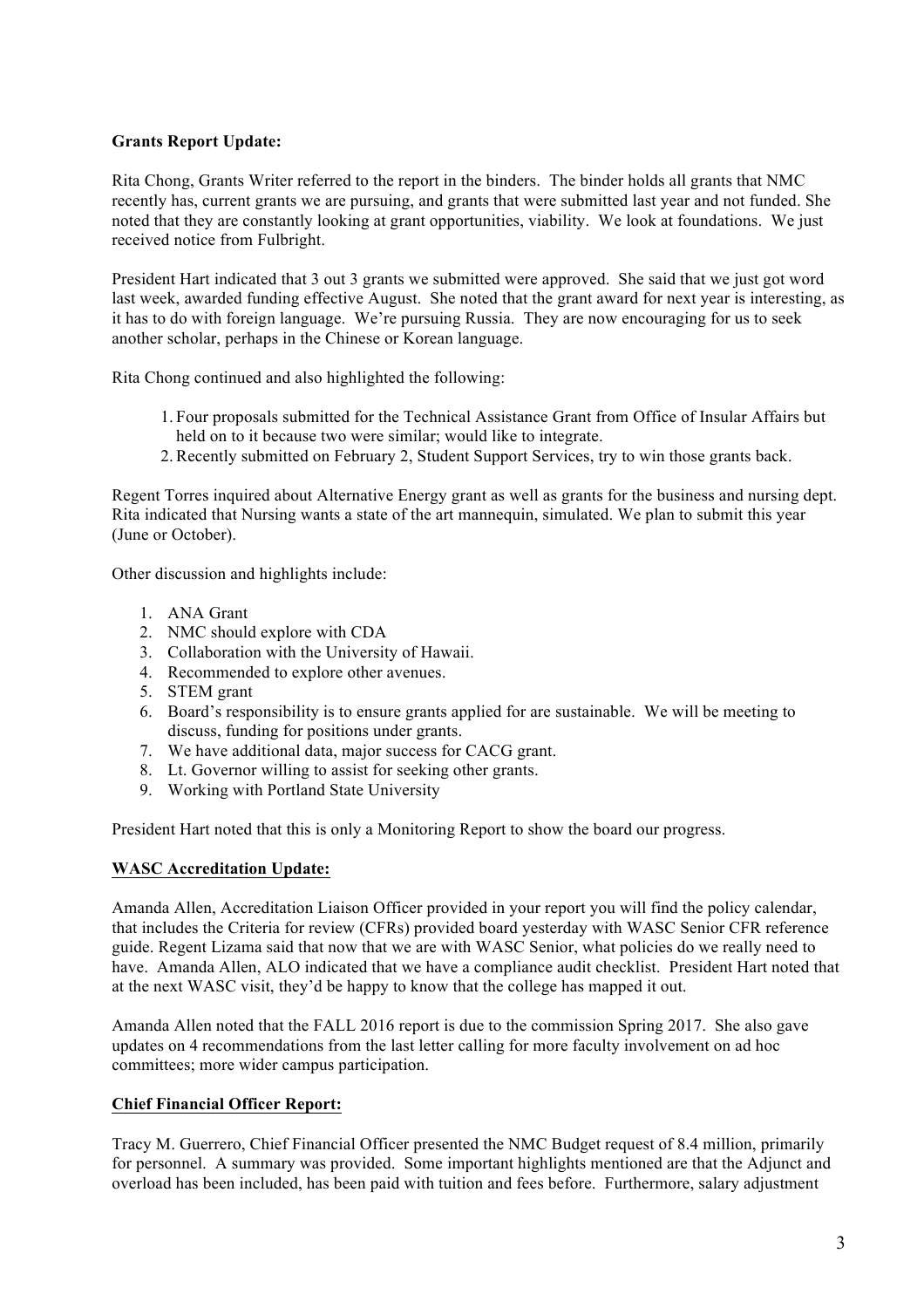and utilities were included too. She added that the college is required to also submit our federally funded personnel.

Regent Torres indicated that because of the urgent nature to submit the budget, given the short time to review, the committee could go ahead and make recommendation with certain caveats, the committee will need to discuss again. For example, in FY 2015, shortfall of 800,000 the college can submit, whatever the legislature provides. Based on the numbers, shortfall will come in. He went on to say that the board approve, with the stipulation to come back and further explore.

The CFO noted that every year we budget; we plan for the shortfall. The board made findings and asked that we provide our entire operations budget to the governor's office.

#### **Board Action:**

Regent Torres motioned for the President and Chief Financial Officer to proceed in preparing the budget for submission to the governor's office with the figures that was presented to the board (caveat to review again) and seconded by Regent Peter. All members voted in favor, the motion passed.

#### **FY2016 Operational Plan:**

#### **Board Action:**

Regent Torres motioned to continue the FY2016 Operation goals and seconded by Regent Peter. All members voted in favor, the motion passed. The board will review tomorrow.

#### **Board Action:**

The board recessed at 2:50 p.m. and will resume its meeting for tomorrow, February 27, 2015 at 1:00p.m.



**BOARD OF REGENTS REGULAR MEETING** Thursday, February 26, 2015 **Continued Friday, February 27, 2015**  Continued Monday, March 02, 2015 **1:00p.m**

Regent Orilla, Acting BOR Chairperson called the meeting back to order on Friday, February 27, 2015 at 1:00p.m.

#### **ROLL CALL**

Regent Elaine Hocog Orilla, Acting BOR Chairperson Regent Maria (Malua) T. Peter Regent Michaela U. Sanchez

#### **Excused Absent:**

Regent Frank M. Rabauliman Regent William S. Torres Regent Elizabeth D. Rechebei Regent Juan T. Lizama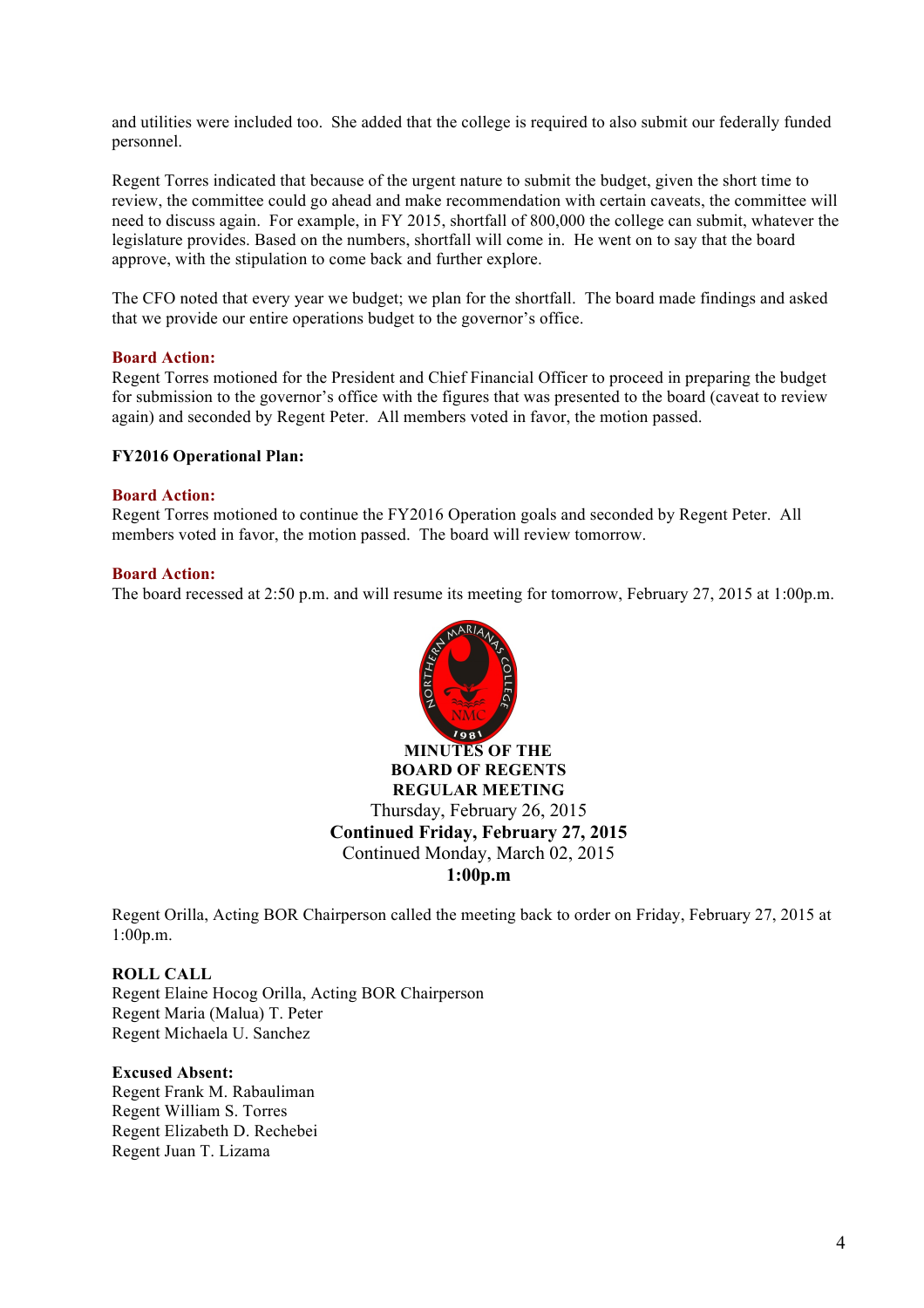## **NMC Staff/Faculty:**

Sharon Y. Hart, Ph.D., Executive Secretary to the Board of Regents/NMC President Helen B. Camacho, Board Secretary (Recorder)

For the record, due to no quorum, the meeting is recessed for Monday, March 02, 2015 at 9:00a.m.



Regent Elaine Hocog Orilla, Acting BOR Chairperson called the meeting back to order on Monday, March 02, 2015 at 9:00a.m

### **ROLL CALL**

Regent Elaine Hocog Orilla, Acting BOR Chairperson Regent Maria (Malua) T. Peter Regent Juan T. Lizama Regent William S. Torres Regent Michaela U. Sanchez Regent Elizabeth D. Rechebei

### **NMC Staff/Faculty:**

Sharon Y. Hart, Ph.D., Executive Secretary to the Board of Regents/NMC President Christine Inos, CACG Helen B. Camacho, Board Secretary

### **NMC BOR Legal Counsel:**

Jesus C. Borja, Legal Counsel

### **Others Present:**

Richelle Cabang, Marianas Variety News Reporter Dennis Chau, Saipan Tirbune News Reporter

### **EXECUTIVE REPORT**

# **President's Report – WICHE:**

Ms. Christine Inos, WICHE Liaison provided a report. She highlighted the following:

- Western Undergraduate Education
- WICHE State Highlights
- WICHE Updates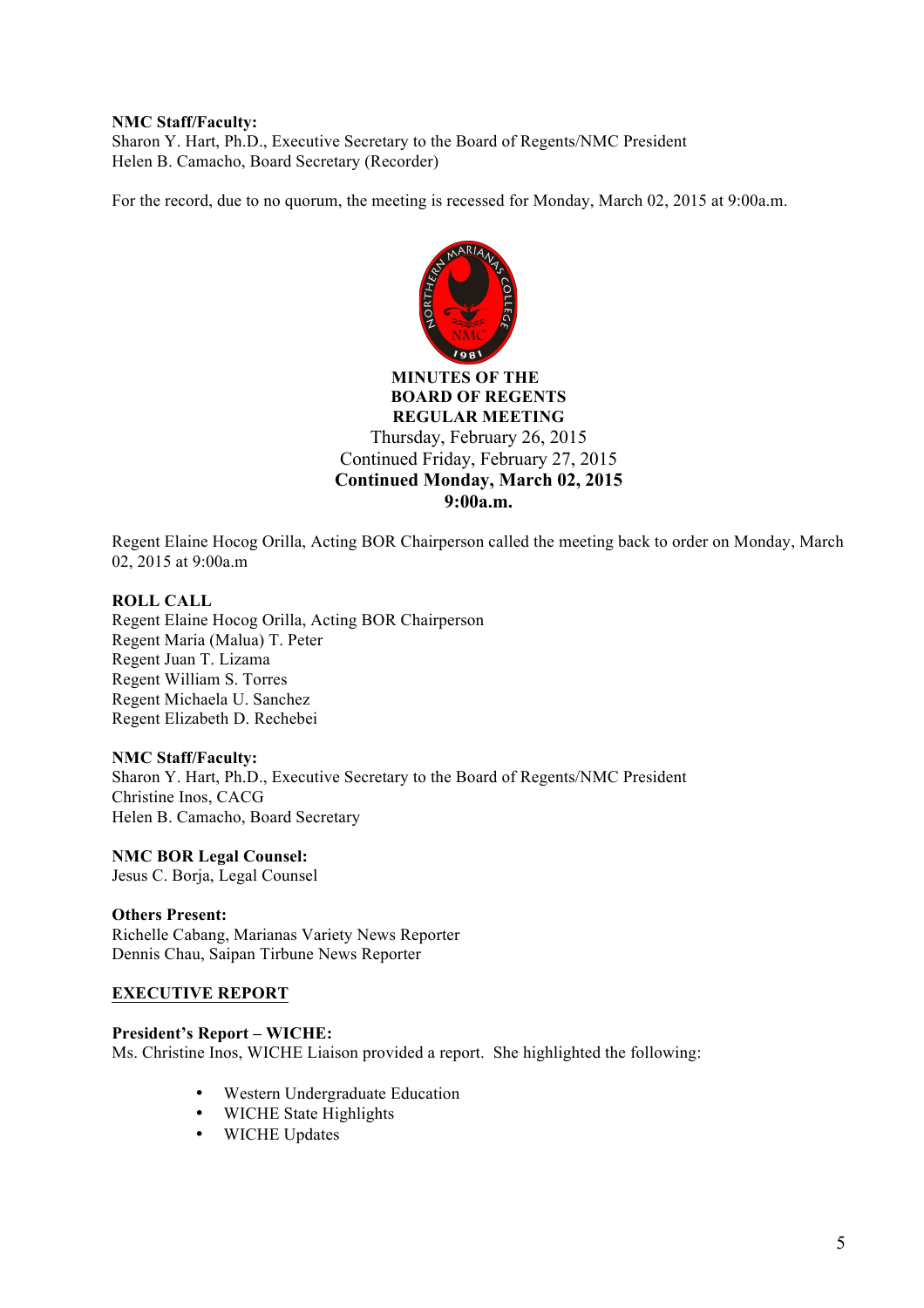Regent BOR Chairperson Orilla called for a short break at 10:20a.m. Acting BOR Chairperson Orilla called the meeting back to order at 10:30a.m.

# **President's Report:**

Sharon Y. Hart, Ph.D., NMC President provided a report. She highlighted the following items:

- 1. Tact Grant and potential major grants
- 2. Enrollment data for Spring semester
- 3. FY2015 Budget provided on time to the governor's office
- 4. Apprenticeship grant

# **Chief Financial Report:**

Tracy M. Guerrero, CFO provided a report. She highlighted the following:

• Income statement as of February 24, 2015

Regent Orilla, BOR Acting Chairperson called for a short break at 11:00a.m. The break ended 11:08a.m and Regent Orilla called the meeting back to order.

# **STANDING COMMITTEE REPORTS**

### **Personnel Committee:**

Regent Lizama, Personnel Committee Chair provided an update. He noted the following items that were discussed by the committee:

- Board Policy No. 2005
- Board Policy No. 6000
- President's Contract No action.

# **Program Committee:**

Regent Elizabeth D. Rechebei, Program Committee Chairperson provided an update. She highlighted the following:

- IPEDS Report
- Sea Grant

### **Fiscal Committee:**

Regent William S. Torres, Fiscal and Finance Committee Chairperson provided an update. He highlighted the following items:

- FY2016 Budget
- P.L. 17-47 Annual Report
- Facility financing update

# **LEGISLATIVE UPDATES**

Report provided in the packet.

# **BOARD POLICIES FOR CONSIDERATION:**

### **Board Policy No. 2005 – Organization of the College**

## **Board Action:**

Regent Lizama motioned to adopt this policy and seconded by Regent Peter. Four members voted yes, the motion passed. Four members voted yes (Regent Orilla, Regent Lizama, Regent Sanchez, Regent Peter). Two members voted no (Regent Torres and Regent Rechebei). The motion passed. The policy is adopted.

### **Board Policy No. 6000 – Compensation**